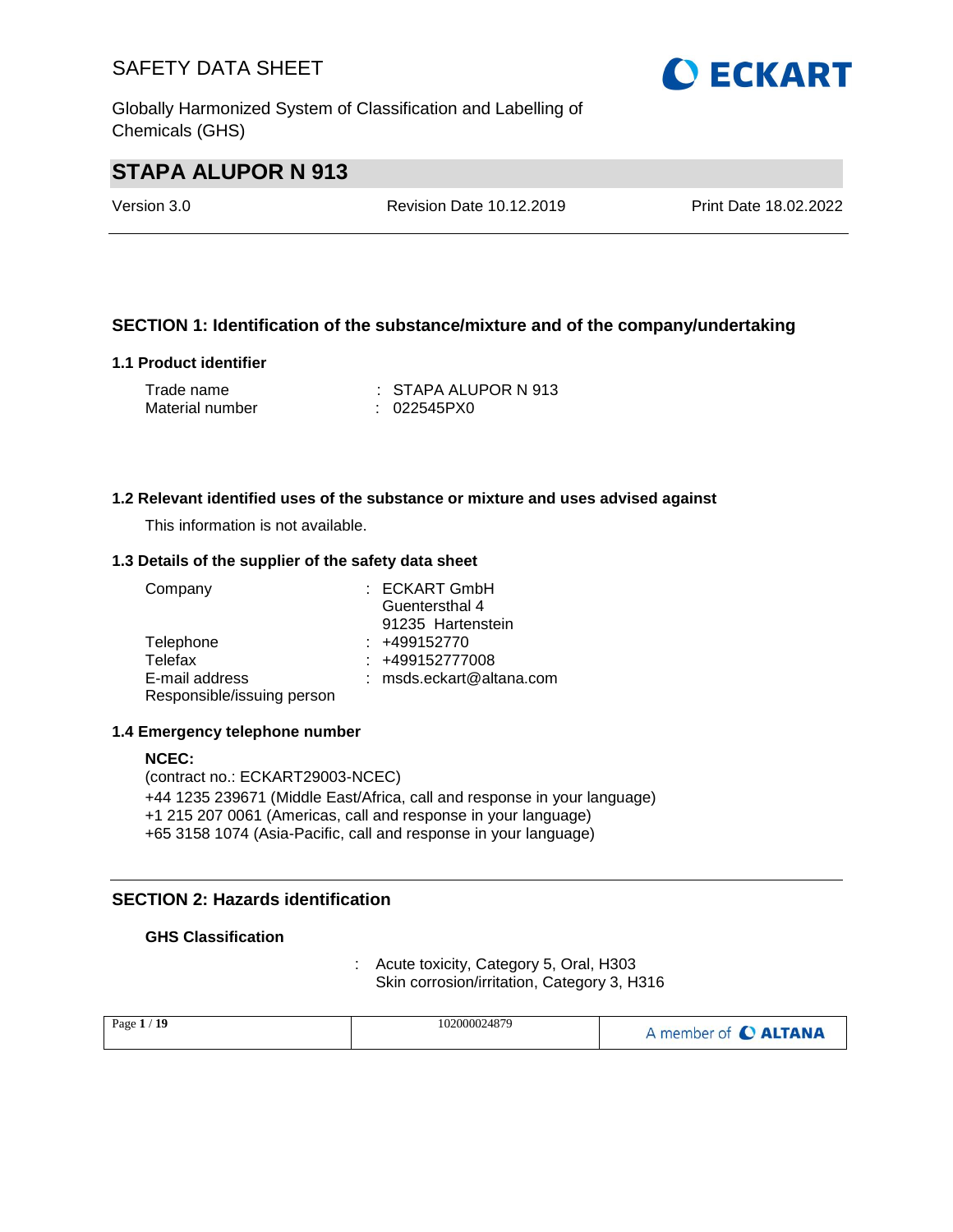

Globally Harmonized System of Classification and Labelling of Chemicals (GHS)

# **STAPA ALUPOR N 913**

Version 3.0 Revision Date 10.12.2019 Print Date 18.02.2022

| <b>GHS-Labelling</b>     |    |                                                                                                                                                      |
|--------------------------|----|------------------------------------------------------------------------------------------------------------------------------------------------------|
| Signal word              | ÷. | Warning                                                                                                                                              |
| Hazard statements        |    | : H303: May be harmful if swallowed.<br>H316: Causes mild skin irritation.                                                                           |
| Precautionary statements |    | <b>Response:</b><br>P312 Call a POISON CENTER/doctor if you feel unwell.<br>P332 + P313 If skin irritation occurs: Get medical advice/<br>attention. |

#### **Hazardous components which must be listed on the label**

| <b>Identification</b> | CAS-No.  |
|-----------------------|----------|
| 2,2'-oxydiethanol     | 111-46-6 |

#### **Other hazards which do not result in classification**

Combustible Solids

#### **SECTION 3: Composition/information on ingredients**

Substance No. **:** :

#### **Hazardous components**

| Chemical name                                                 | CAS-No.<br>EINECS-No.       | Classification and<br>labelling             | Concentration <sup>[%]</sup> |
|---------------------------------------------------------------|-----------------------------|---------------------------------------------|------------------------------|
| aluminium powder (stabilised)                                 | 7429-90-5<br>231-072-3      | Flam. Sol.;1;H228                           | $50 - 100$                   |
| 2,2' -oxybisethanol                                           | $111 - 46 - 6$<br>203-872-2 | Acute Tox.;4;H302                           | $25 - 50$                    |
| dodecylbenzenesulphonic acid,<br>compound with isopropylamine | 26264-05-1<br>247-556-2     | Skin Irrit.; 2; H315<br>Eye Irrit.; 2; H319 | $1 - 10$                     |
| Page 2 / 19                                                   | 102000024879                |                                             | A member of C ALTANA         |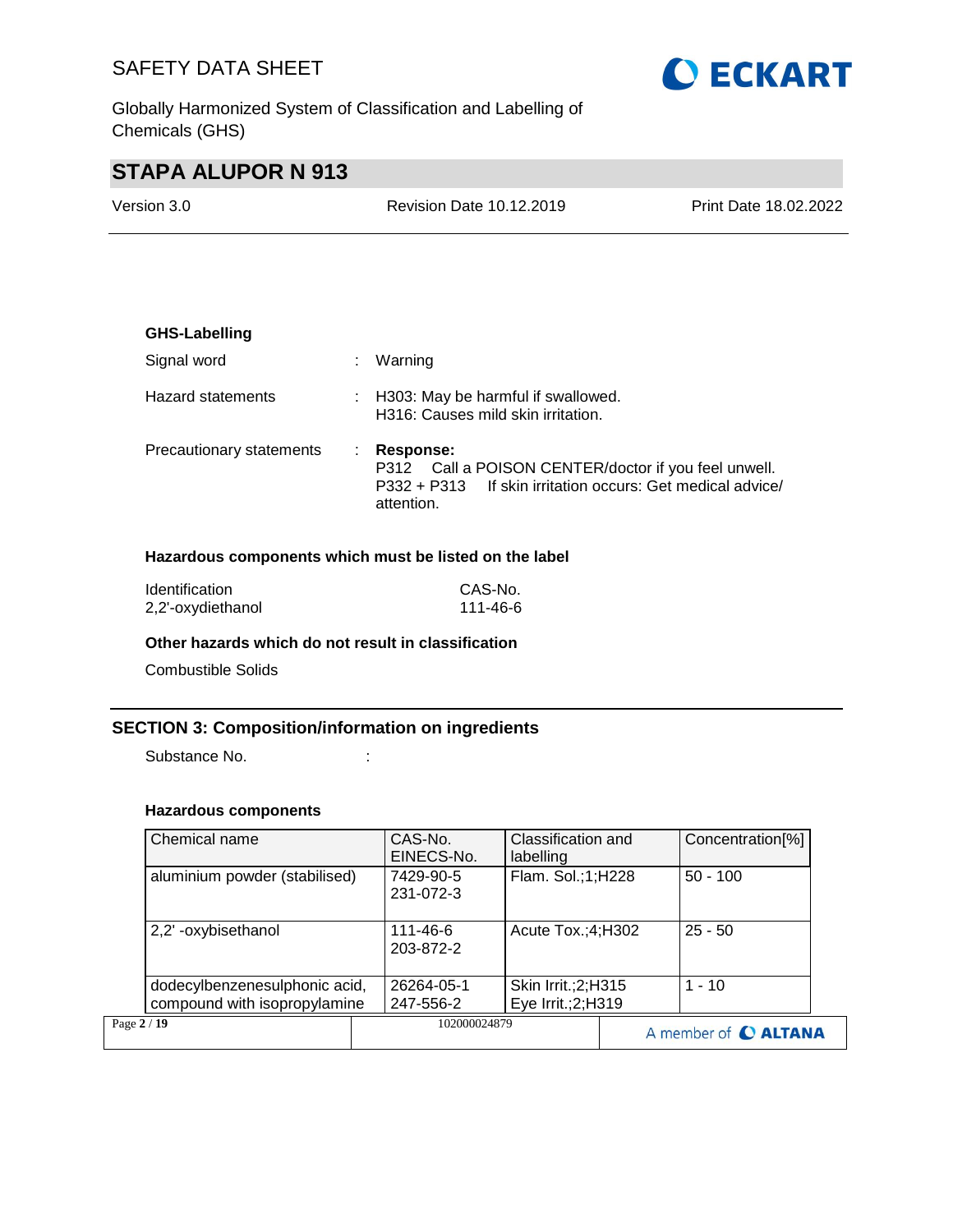

Globally Harmonized System of Classification and Labelling of Chemicals (GHS)

# **STAPA ALUPOR N 913**

Version 3.0 Revision Date 10.12.2019 Print Date 18.02.2022

| (1:1)                                                                         |            |                                                   |              |
|-------------------------------------------------------------------------------|------------|---------------------------------------------------|--------------|
| Phosphoric acid, mono- and<br>bis(C16-20-branched and linear<br>alkyl) esters | 97468-33-2 | Skin Sens.; 1B; H317<br>Aquatic<br>Chronic;4;H413 | $0.1 - 0.25$ |

For the full text of the H-Statements mentioned in this Section, see Section 16.

#### **SECTION 4: First aid measures**

#### **4.1 Description of first aid measures**

| General advice          | Move the victim to fresh air.<br>Do not leave the victim unattended.                                                                                       |
|-------------------------|------------------------------------------------------------------------------------------------------------------------------------------------------------|
|                         | Move out of dangerous area.<br>Show this safety data sheet to the doctor in attendance.                                                                    |
| If inhaled              | : If unconscious, place in recovery position and seek medical<br>advice.<br>If symptoms persist, call a physician.                                         |
| In case of skin contact | : Wash off immediately with soap and plenty of water.                                                                                                      |
|                         | If skin irritation persists, call a physician.<br>If on skin, rinse well with water.<br>If on clothes, remove clothes.                                     |
| In case of eye contact  | : Immediately flush eye(s) with plenty of water.                                                                                                           |
|                         | Flush eyes with water as a precaution.<br>Remove contact lenses.<br>Keep eye wide open while rinsing.<br>If eye irritation persists, consult a specialist. |
| If swallowed            | : Keep respiratory tract clear.<br>Do not give milk or alcoholic beverages.                                                                                |
| Page 3 / 19             | 102000024879<br>A member of C ALTANA                                                                                                                       |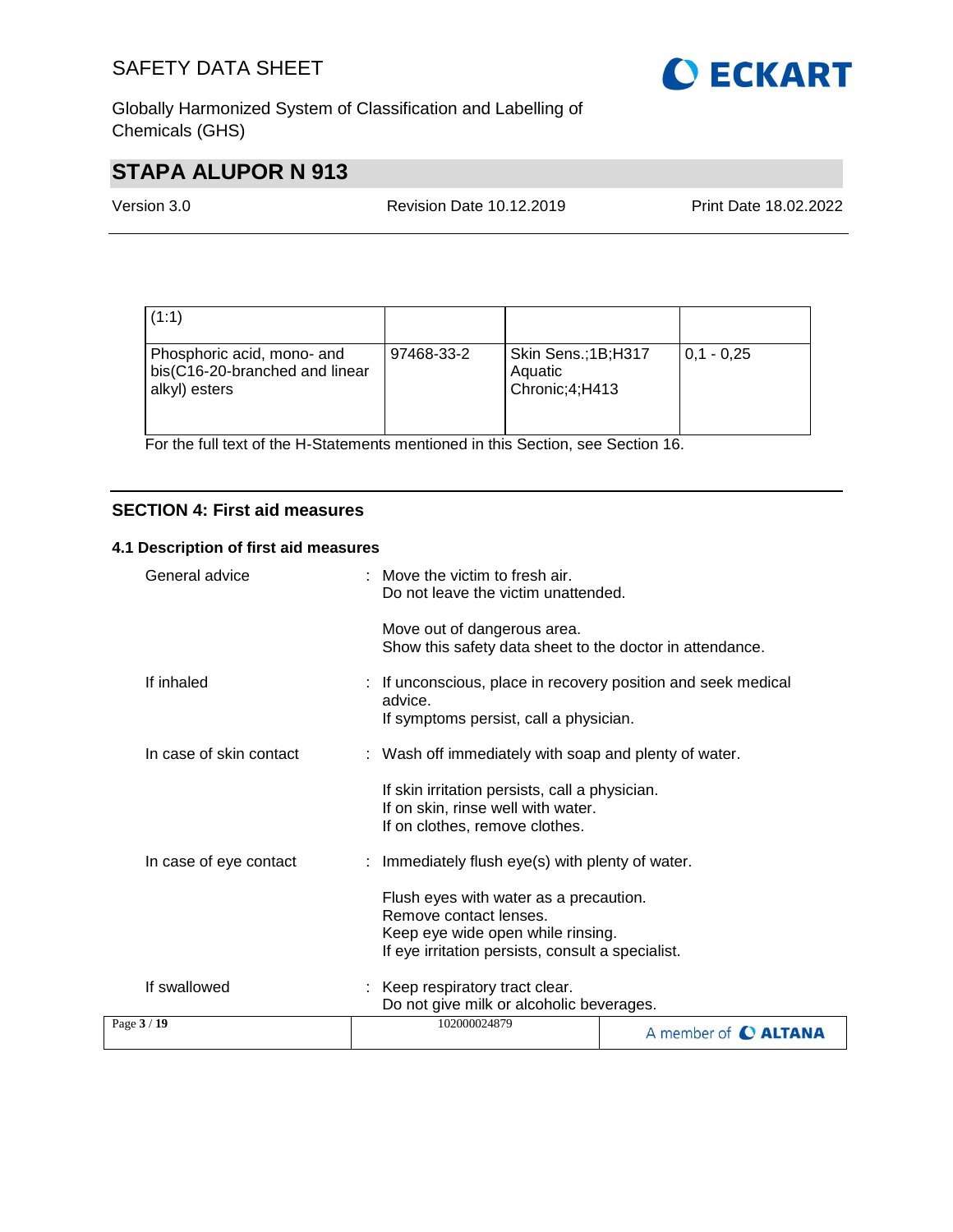Globally Harmonized System of Classification and Labelling of Chemicals (GHS)



# **STAPA ALUPOR N 913**

| Version 3.0 | <b>Revision Date 10.12.2019</b> | <b>Print Date 18.02.2022</b> |
|-------------|---------------------------------|------------------------------|
|             |                                 |                              |

Never give anything by mouth to an unconscious person. If symptoms persist, call a physician. Take victim immediately to hospital.

#### **4.2 Most important symptoms and effects, both acute and delayed**

This information is not available.

#### **4.3 Indication of any immediate medical attention and special treatment needed**

This information is not available.

#### **SECTION 5: Firefighting measures**

#### **5.1 Extinguishing media**

| Suitable extinguishing media      | : Dry sand, Special powder against metal fire   |
|-----------------------------------|-------------------------------------------------|
| Unsuitable extinguishing<br>media | : Water, Foam, ABC powder, Carbon dioxide (CO2) |

#### **5.2 Special hazards arising from the substance or mixture**

This information is not available.

#### **5.3 Advice for firefighters**

| for firefighters    | Special protective equipment : Use personal protective equipment.                                                                                      |
|---------------------|--------------------------------------------------------------------------------------------------------------------------------------------------------|
|                     | Wear self-contained breathing apparatus for firefighting if<br>necessary.                                                                              |
| Further information | : Standard procedure for chemical fires. Use extinguishing<br>measures that are appropriate to local circumstances and the<br>surrounding environment. |

|--|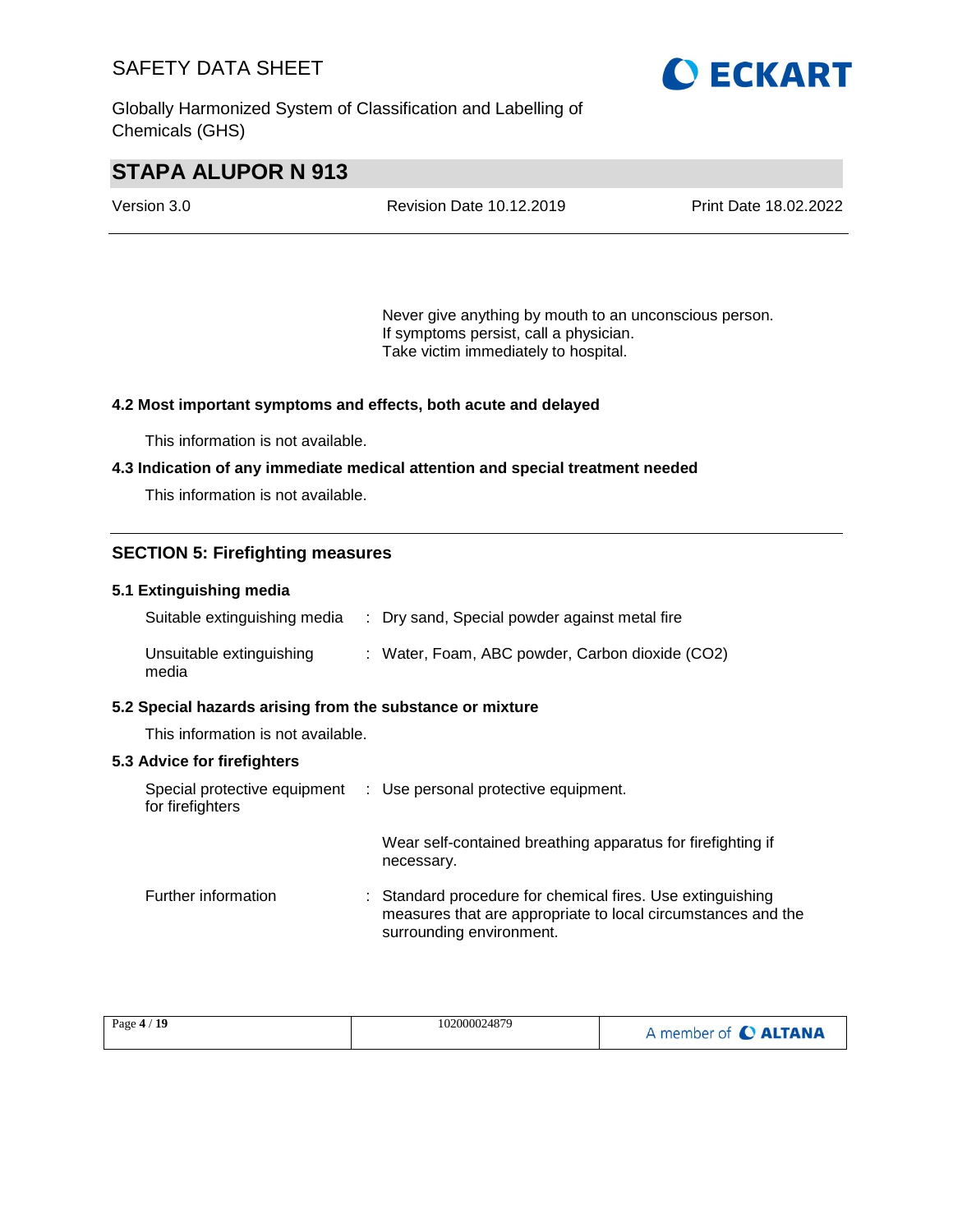Globally Harmonized System of Classification and Labelling of Chemicals (GHS)



# **STAPA ALUPOR N 913**

Version 3.0 Revision Date 10.12.2019 Print Date 18.02.2022

#### **SECTION 6: Accidental release measures**

#### **6.1 Personal precautions, protective equipment and emergency procedures**

| Personal precautions                                      | : Evacuate personnel to safe areas.<br>Use personal protective equipment.<br>Remove all sources of ignition.<br>Use personal protective equipment.<br>Avoid dust formation.                  |
|-----------------------------------------------------------|----------------------------------------------------------------------------------------------------------------------------------------------------------------------------------------------|
| <b>6.2 Environmental precautions</b>                      |                                                                                                                                                                                              |
| Environmental precautions                                 | : Prevent product from entering drains.<br>Prevent further leakage or spillage if safe to do so.<br>If the product contaminates rivers and lakes or drains inform<br>respective authorities. |
| 6.3 Methods and materials for containment and cleaning up |                                                                                                                                                                                              |
| Methods for cleaning up                                   | : Use mechanical handling equipment.<br>Soak up with inert absorbent material (e.g. sand, silica gel,<br>acid binder, universal binder, sawdust).                                            |
|                                                           | Do not flush with water.<br>Keep in suitable, closed containers for disposal.                                                                                                                |

#### **6.4 Reference to other sections**

For personal protection see section 8.

#### **SECTION 7: Handling and storage**

#### **7.1 Precautions for safe handling**

Advice on safe handling : Keep away from heat and sources of ignition. Avoid dust formation. Ensure adequate ventilation.

| Page 5 / 19 | 102000024879 | A member of C ALTANA |
|-------------|--------------|----------------------|
|-------------|--------------|----------------------|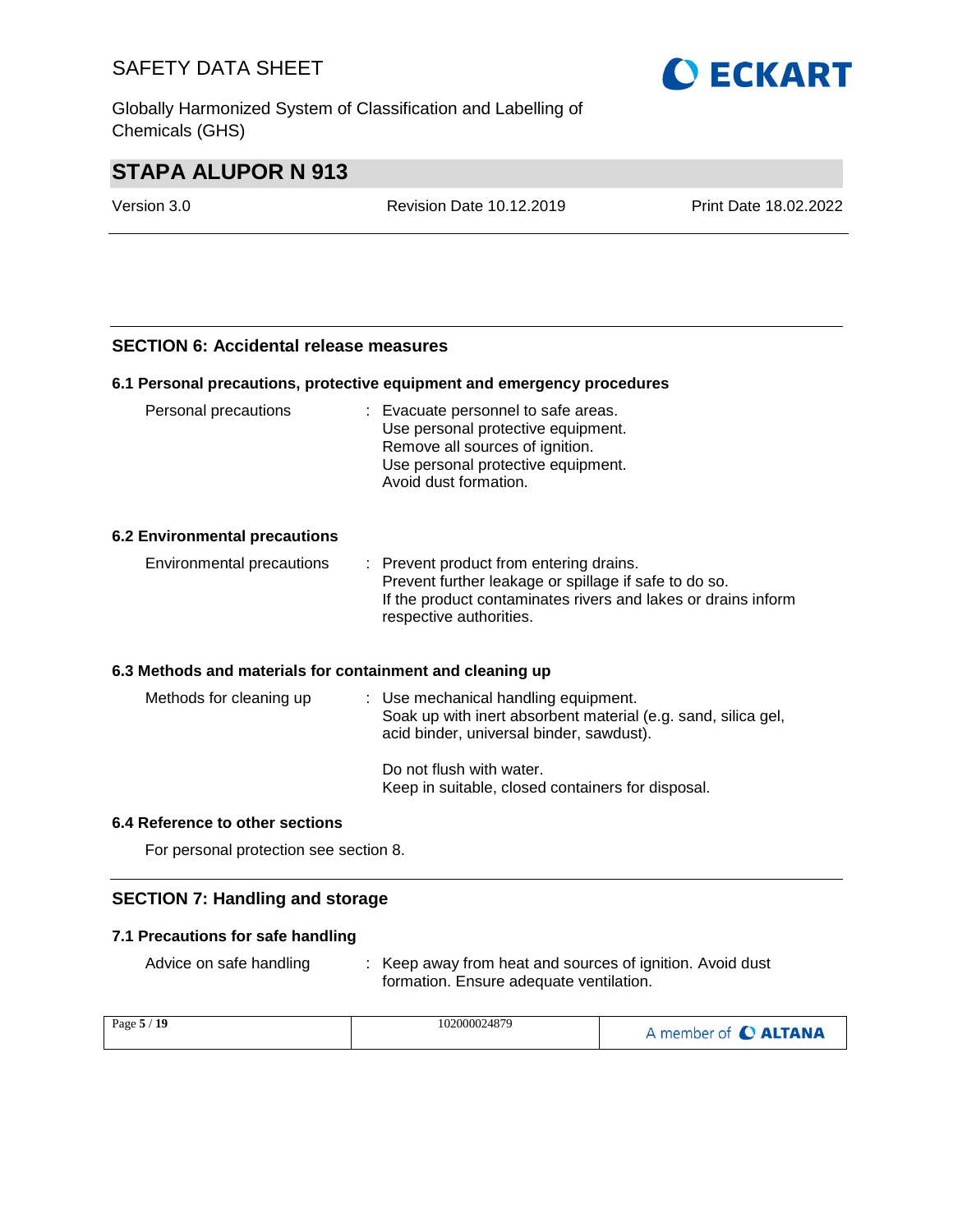Globally Harmonized System of Classification and Labelling of Chemicals (GHS)



# **STAPA ALUPOR N 913**

| Version 3.0                                                      | <b>Revision Date 10.12.2019</b>                                                                                                                                                                                                                                                                                                                                             | Print Date 18.02.2022 |
|------------------------------------------------------------------|-----------------------------------------------------------------------------------------------------------------------------------------------------------------------------------------------------------------------------------------------------------------------------------------------------------------------------------------------------------------------------|-----------------------|
|                                                                  |                                                                                                                                                                                                                                                                                                                                                                             |                       |
|                                                                  | Avoid formation of respirable particles. Do not breathe<br>vapours/dust. Avoid exposure - obtain special instructions<br>before use. Avoid contact with skin and eyes. For personal<br>protection see section 8. Smoking, eating and drinking should<br>be prohibited in the application area. Dispose of rinse water in<br>accordance with local and national regulations. |                       |
| Advice on protection against<br>fire and explosion               | : Keep away from open flames, hot surfaces and sources of<br>ignition. Earthing of containers and apparatuses is essential.                                                                                                                                                                                                                                                 |                       |
|                                                                  | Avoid dust formation.                                                                                                                                                                                                                                                                                                                                                       |                       |
| Hygiene measures                                                 | : When using do not eat or drink. When using do not smoke.<br>Wash hands before breaks and at the end of workday.                                                                                                                                                                                                                                                           |                       |
| 7.2 Conditions for safe storage, including any incompatibilities |                                                                                                                                                                                                                                                                                                                                                                             |                       |
| Requirements for storage<br>areas and containers                 | : Store in original container. Keep containers tightly closed in a<br>cool, well-ventilated place. Keep container closed when not in<br>use. Keep away from sources of ignition - No smoking.                                                                                                                                                                               |                       |
|                                                                  | Keep container tightly closed in a dry and well-ventilated<br>place. Electrical installations / working materials must comply<br>with the technological safety standards.                                                                                                                                                                                                   |                       |
| Further information on<br>storage conditions                     | : Protect from humidity and water. Do not allow to dry.                                                                                                                                                                                                                                                                                                                     |                       |
| Advice on common storage                                         | : Do not store together with oxidizing and self-igniting products.<br>Never allow product to get in contact with water during<br>storage. Keep away from oxidizing agents, strongly alkaline<br>and strongly acid materials in order to avoid exothermic<br>reactions.                                                                                                      |                       |
| Other data                                                       | No decomposition if stored and applied as directed.                                                                                                                                                                                                                                                                                                                         |                       |
| 7.3 Specific end use(s)                                          |                                                                                                                                                                                                                                                                                                                                                                             |                       |

| Page 6 / 19 | 102000024879 | member of C ALTANA |
|-------------|--------------|--------------------|
|-------------|--------------|--------------------|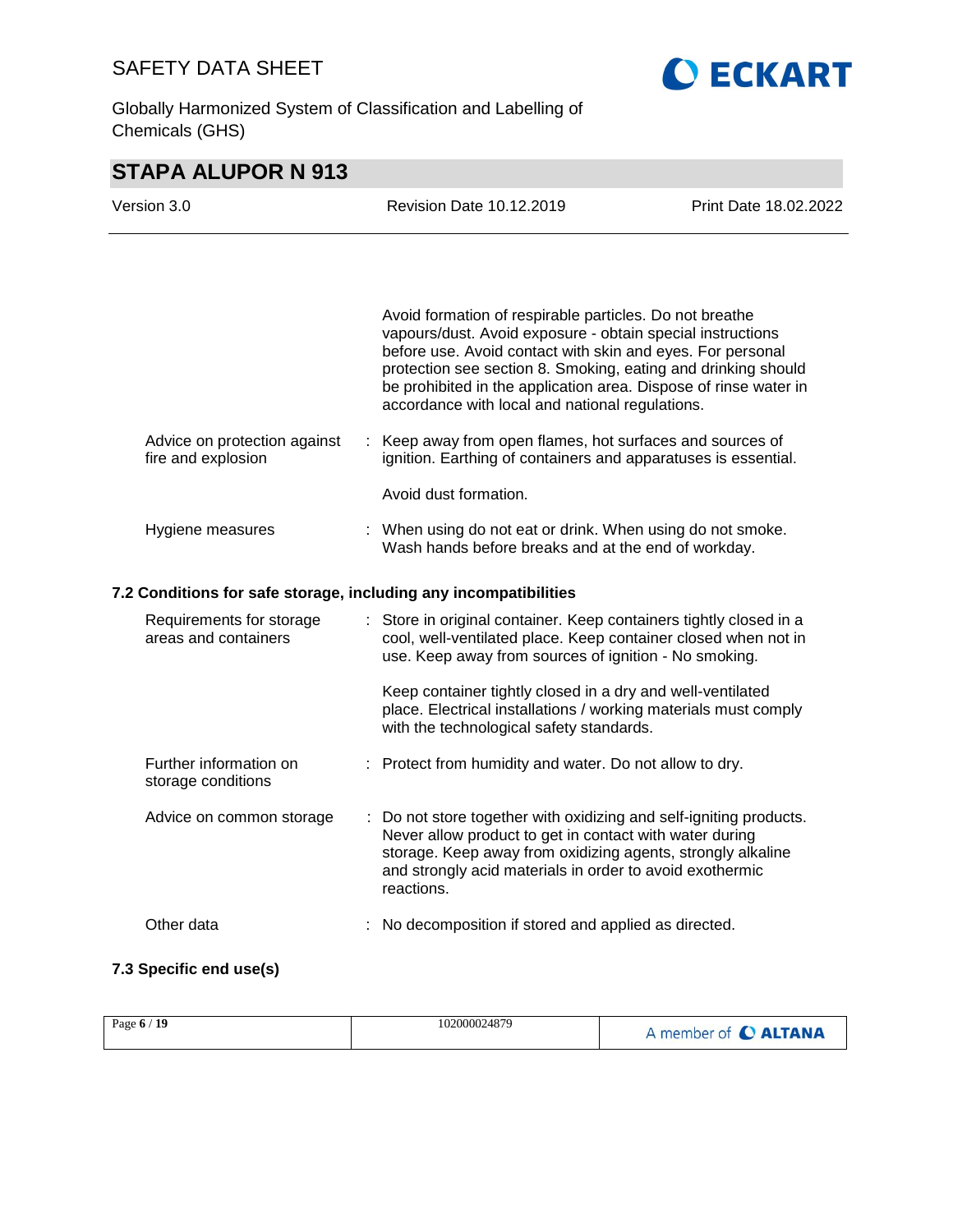Globally Harmonized System of Classification and Labelling of Chemicals (GHS)

# **STAPA ALUPOR N 913**

Version 3.0 Revision Date 10.12.2019 Print Date 18.02.2022

This information is not available.

### **SECTION 8: Exposure controls/personal protection**

#### **8.1 Control parameters**

### **Germany:**

| Components                                 | CAS-No.   | Value type<br>(Form of<br>exposure)                                                                                                                  | Control<br>parameters                                                                                                                                                                                                                   | Update     | <b>Basis</b>         |  |  |
|--------------------------------------------|-----------|------------------------------------------------------------------------------------------------------------------------------------------------------|-----------------------------------------------------------------------------------------------------------------------------------------------------------------------------------------------------------------------------------------|------------|----------------------|--|--|
| aluminium<br>powder<br>(stabilised)        | 7429-90-5 | AGW (Inhalable<br>fraction)                                                                                                                          | 10 mg/m3                                                                                                                                                                                                                                | 2014-04-02 | DE TRGS 900          |  |  |
| Peak-limit: excursion<br>factor (category) |           | 2; (II)                                                                                                                                              |                                                                                                                                                                                                                                         |            |                      |  |  |
| Further information                        |           | (MAK-commission).                                                                                                                                    | Commission for dangerous substancesSenate commission for the<br>review of compounds at the work place dangerous for the health                                                                                                          |            |                      |  |  |
| aluminium<br>powder<br>(stabilised)        | 7429-90-5 | AGW (Alveolate<br>fraction)                                                                                                                          | 1,25 mg/m3                                                                                                                                                                                                                              | 2014-04-02 | DE TRGS 900          |  |  |
| Peak-limit: excursion<br>factor (category) |           | 2; (II)                                                                                                                                              |                                                                                                                                                                                                                                         |            |                      |  |  |
| Further information                        |           | Commission for dangerous substances Senate commission for the<br>review of compounds at the work place dangerous for the health<br>(MAK-commission). |                                                                                                                                                                                                                                         |            |                      |  |  |
| $2,2' -$<br>oxybisethano                   | 111-46-6  | <b>AGW</b>                                                                                                                                           | 10 ppm<br>44 mg/m3                                                                                                                                                                                                                      | 2008-06-01 | DE TRGS 900          |  |  |
| Peak-limit: excursion<br>factor (category) |           | 4(11)                                                                                                                                                |                                                                                                                                                                                                                                         |            |                      |  |  |
| Further information                        |           |                                                                                                                                                      | Senate commission for the review of compounds at the work<br>place dangerous for the health (MAK-commission). When there is<br>compliance with the OEL and biological tolerance values, there is<br>no risk of harming the unborn child |            |                      |  |  |
| $2,2' -$                                   | 111-46-6  | AGW (Vapour                                                                                                                                          | 10 ppm                                                                                                                                                                                                                                  | 2013-09-19 | DE TRGS 900          |  |  |
| Page 7 / 19                                |           |                                                                                                                                                      | 102000024879                                                                                                                                                                                                                            |            | A member of C ALTANA |  |  |

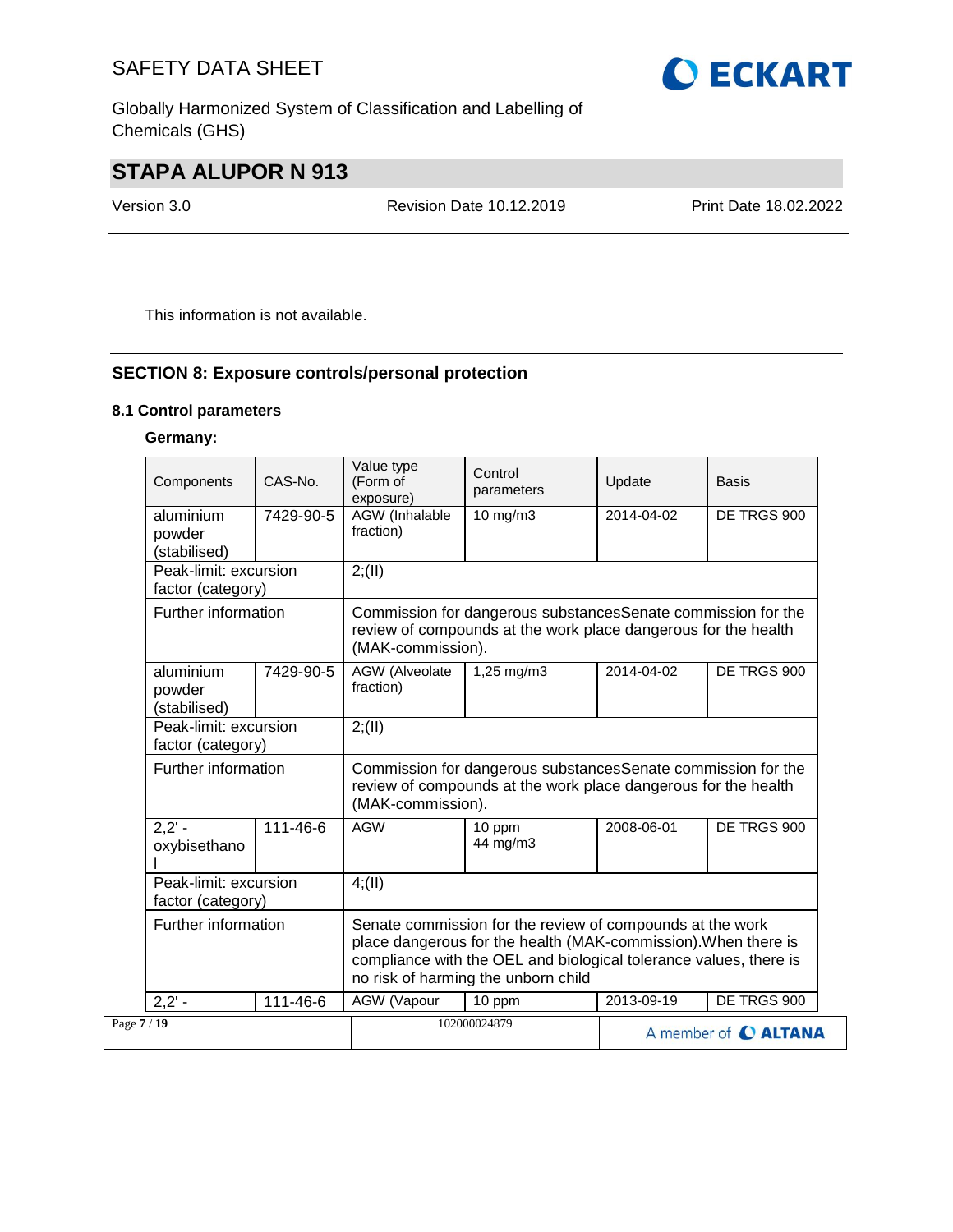

Globally Harmonized System of Classification and Labelling of Chemicals (GHS)

# **STAPA ALUPOR N 913**

Version 3.0 Revision Date 10.12.2019 Print Date 18.02.2022

| oxybisethano                               | 44 mg/m3<br>and aerosols)                                                                                                                                                                                                                                             |
|--------------------------------------------|-----------------------------------------------------------------------------------------------------------------------------------------------------------------------------------------------------------------------------------------------------------------------|
| Peak-limit: excursion<br>factor (category) | 4(11)                                                                                                                                                                                                                                                                 |
| Further information                        | Senate commission for the review of compounds at the work<br>place dangerous for the health (MAK-commission). Sum of vapor<br>and aerosols. When there is compliance with the OEL and<br>biological tolerance values, there is no risk of harming the unborn<br>child |

#### **United States of America (USA):**

|             | Components                          | CAS-No.   | Value type<br>(Form of<br>exposure) | Control<br>parameters                  | Update     | <b>Basis</b>         |
|-------------|-------------------------------------|-----------|-------------------------------------|----------------------------------------|------------|----------------------|
|             | aluminium<br>powder<br>(stabilised) | 7429-90-5 | TWA (total dust)                    | 50 Million particles<br>per cubic foot | 2012-07-01 |                      |
|             | aluminium<br>powder<br>(stabilised) | 7429-90-5 | <b>TWA</b><br>(Respirable)          | 5 mg/m3                                | 2013-10-08 |                      |
|             | aluminium<br>powder<br>(stabilised) | 7429-90-5 | TWA (total dust)                    | 15 mg/m3                               | 2012-07-01 |                      |
|             | aluminium<br>powder<br>(stabilised) | 7429-90-5 | TWA (total)                         | 10 mg/m3                               | 2013-10-08 |                      |
|             | aluminium<br>powder<br>(stabilised) | 7429-90-5 | TWA (respirable<br>fraction)        | 5 mg/m3                                | 2012-07-01 |                      |
|             | aluminium<br>powder<br>(stabilised) | 7429-90-5 | TWA (respirable<br>fraction)        | 15 Million particles<br>per cubic foot | 2012-07-01 |                      |
|             | aluminium<br>powder<br>(stabilised) | 7429-90-5 | PEL (Total dust)                    | 10 mg/m3                               | 2014-11-26 |                      |
|             | aluminium<br>powder<br>(stabilised) | 7429-90-5 | PEL (respirable<br>dust fraction)   | $5$ mg/m $3$                           | 2014-11-26 |                      |
| Page 8 / 19 |                                     |           |                                     | 102000024879                           |            | A member of C ALTANA |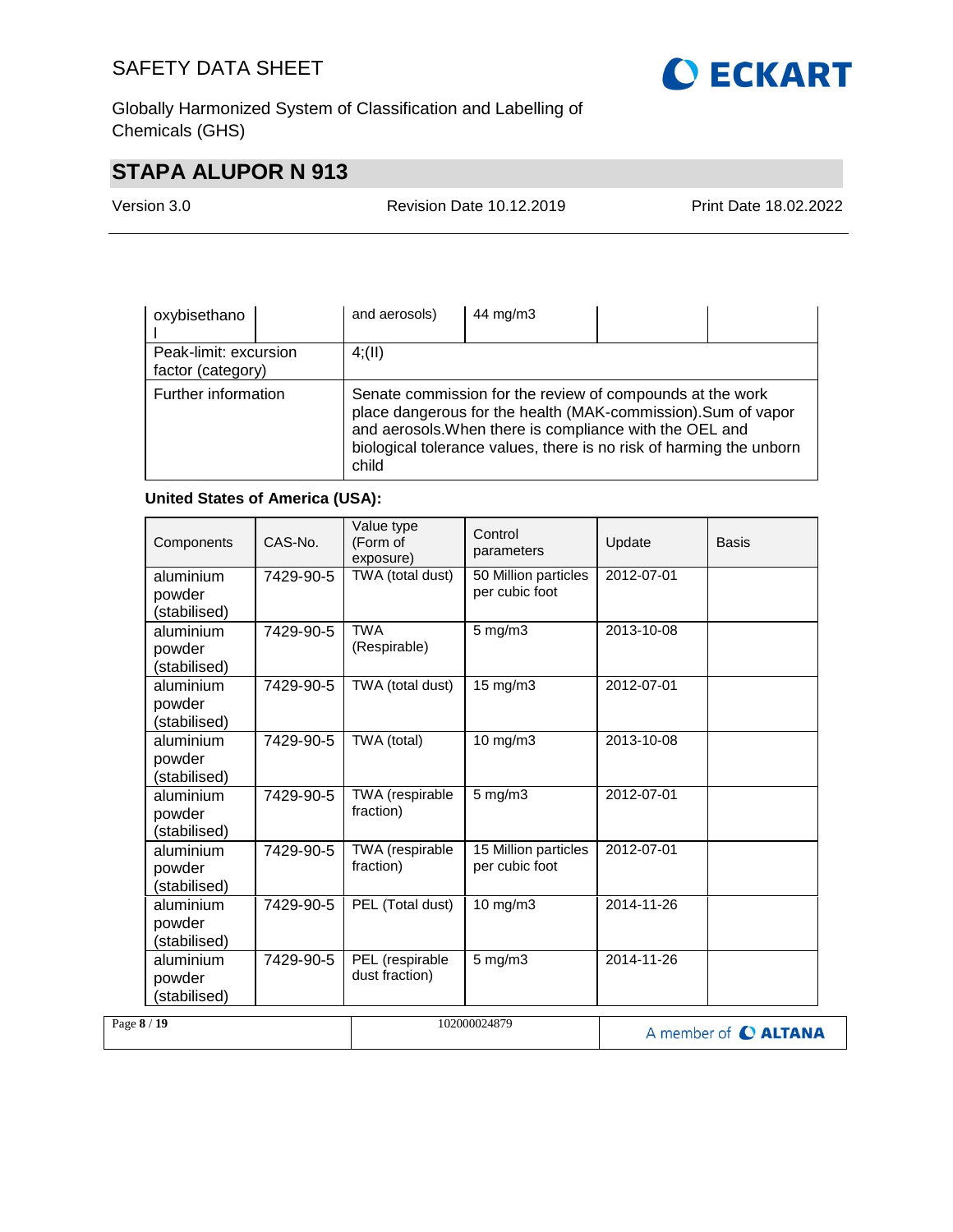

Globally Harmonized System of Classification and Labelling of Chemicals (GHS)

# **STAPA ALUPOR N 913**

Version 3.0 Revision Date 10.12.2019 Print Date 18.02.2022

| aluminium<br>powder<br>(stabilised) | <b>TWA</b><br>7429-90-5<br>(Respirable<br>fraction) |                                        |              |            | 1 $mg/m3$ | 2008-01-01 |  |
|-------------------------------------|-----------------------------------------------------|----------------------------------------|--------------|------------|-----------|------------|--|
| aluminium<br>powder<br>(stabilised) | 7429-90-5                                           | <b>TWA</b>                             | $5$ mg/m $3$ | 2005-09-01 |           |            |  |
| aluminium<br>powder<br>(stabilised) | 7429-90-5                                           | <b>TWA (Total)</b>                     | 15 mg/m3     | 1989-01-19 |           |            |  |
| aluminium<br>powder<br>(stabilised) | 7429-90-5                                           | <b>TWA</b><br>(Respirable<br>fraction) | $5$ mg/m $3$ | 1989-01-19 |           |            |  |
| aluminium<br>powder<br>(stabilised) | 7429-90-5                                           | TWA (total dust)                       | 15 mg/m3     | 2011-07-01 |           |            |  |
| aluminium<br>powder<br>(stabilised) | 7429-90-5                                           | TWA (respirable<br>fraction)           | $5$ mg/m $3$ | 2011-07-01 |           |            |  |
| aluminium<br>powder<br>(stabilised) | 7429-90-5                                           | <b>TWA</b> (Total<br>dust)             | 15 mg/m3     | 1989-01-19 |           |            |  |
| aluminium<br>powder<br>(stabilised) | 7429-90-5                                           | TWA (respirable<br>dust fraction)      | $5$ mg/m $3$ | 1989-01-19 |           |            |  |
| aluminium<br>powder<br>(stabilised) | 7429-90-5                                           | <b>TWA</b> (welding<br>fumes)          | $5$ mg/m $3$ | 2013-10-08 |           |            |  |
| aluminium<br>powder<br>(stabilised) | 7429-90-5                                           | TWA (pyro<br>powders)                  | $5$ mg/m $3$ | 2013-10-08 |           |            |  |
| aluminium<br>powder<br>(stabilised) | 7429-90-5                                           | <b>TWA</b><br>(Respirable<br>fraction) | 1 $mg/m3$    | 2013-03-01 |           |            |  |
| aluminium<br>powder<br>(stabilised) | 7429-90-5                                           | TWA (Fumes)                            | $5$ mg/m $3$ | 1989-01-19 |           |            |  |
| aluminium<br>powder                 | 7429-90-5                                           | PEL (Welding<br>fumes)                 | $5$ mg/m $3$ | 2017-10-02 |           |            |  |

| Page $9/19$ | 102000024879 | A member of C ALTANA |
|-------------|--------------|----------------------|
|             |              |                      |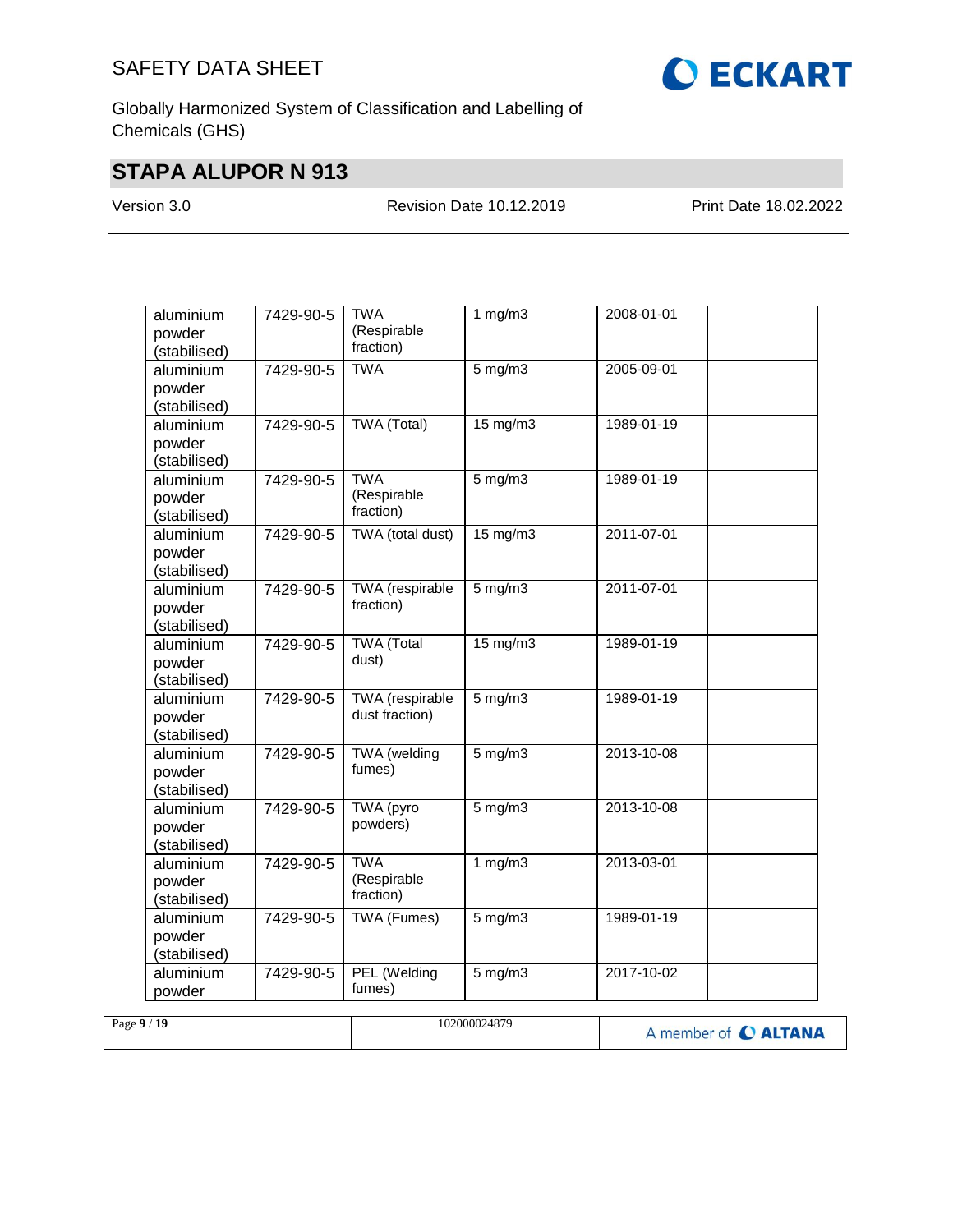

Globally Harmonized System of Classification and Labelling of Chemicals (GHS)

# **STAPA ALUPOR N 913**

| Version 3.0 | <b>Revision Date 10.12.2019</b> | Print Date 18.02.2022 |
|-------------|---------------------------------|-----------------------|
|             |                                 |                       |

| (stabilised)                        |           |                       |                    |            |  |
|-------------------------------------|-----------|-----------------------|--------------------|------------|--|
| aluminium<br>powder<br>(stabilised) | 7429-90-5 | PEL (Pyro<br>powders) | $5 \text{ mg/m}$ 3 | 2017-10-02 |  |
| $2,2'$ -<br>oxybisethano            | 111-46-6  | <b>TWA</b>            | 10 mg/m $3$        | 2008-01-01 |  |
| stearic acid                        | $57-11-4$ | <b>TWA</b>            | 10 mg/m $3$        | 2016-03-01 |  |

### **8.2 Exposure controls**

| Personal protective equipment |    |                                                                                                                                                                                                                                                                                                    |
|-------------------------------|----|----------------------------------------------------------------------------------------------------------------------------------------------------------------------------------------------------------------------------------------------------------------------------------------------------|
| Eye protection                | t. | Safety glasses                                                                                                                                                                                                                                                                                     |
| Hand protection               |    |                                                                                                                                                                                                                                                                                                    |
| Material                      |    | Solvent-resistant gloves                                                                                                                                                                                                                                                                           |
| <b>Remarks</b>                |    | Take note of the information given by the producer concerning<br>permeability and break through times, and of special<br>workplace conditions (mechanical strain, duration of contact).                                                                                                            |
|                               |    | The exact break through time can be obtained from the<br>protective glove producer and this has to be observed.                                                                                                                                                                                    |
|                               |    | Please observe the instructions regarding permeability and<br>breakthrough time which are provided by the supplier of the<br>gloves. Also take into consideration the specific local<br>conditions under which the product is used, such as the<br>danger of cuts, abrasion, and the contact time. |
|                               |    | Recommended preventive skin protection                                                                                                                                                                                                                                                             |
|                               |    | Skin should be washed after contact.                                                                                                                                                                                                                                                               |
|                               |    | The suitability for a specific workplace should be discussed<br>with the producers of the protective gloves.                                                                                                                                                                                       |
|                               |    |                                                                                                                                                                                                                                                                                                    |

| Page 10 / 19 | 102000024879 | A member of C ALTANA |
|--------------|--------------|----------------------|
|--------------|--------------|----------------------|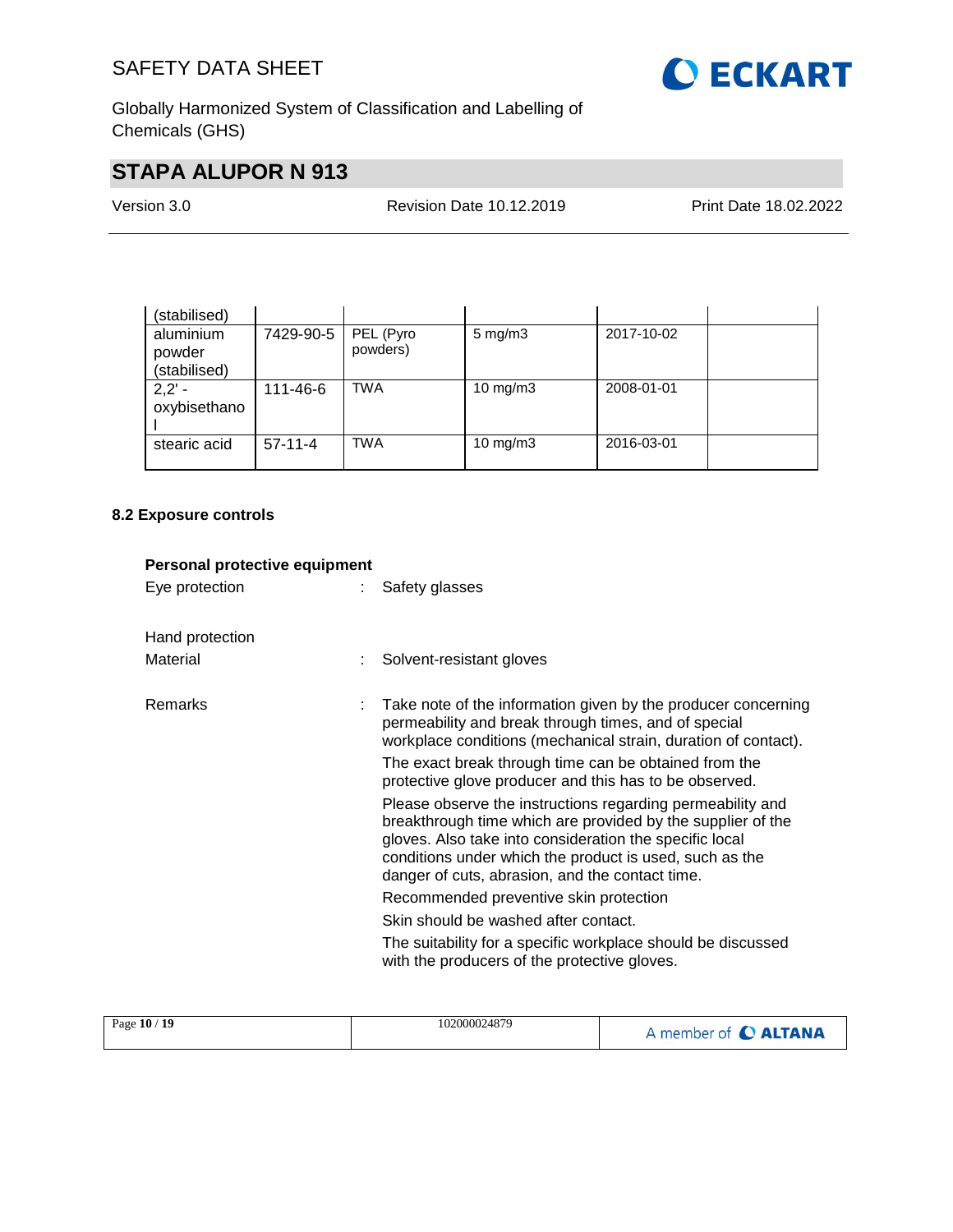Globally Harmonized System of Classification and Labelling of Chemicals (GHS)



| Version 3.0                                              |   | Revision Date 10.12.2019                                                                                                                                                                   | Print Date 18.02.2022 |
|----------------------------------------------------------|---|--------------------------------------------------------------------------------------------------------------------------------------------------------------------------------------------|-----------------------|
|                                                          |   |                                                                                                                                                                                            |                       |
|                                                          | ÷ | The suitability for a specific workplace should be discussed<br>with the producers of the protective gloves.                                                                               |                       |
| Skin and body protection<br>÷                            |   | Long sleeved clothing<br>Safety shoes<br>Choose body protection according to the amount and                                                                                                |                       |
|                                                          |   | concentration of the dangerous substance at the work place.                                                                                                                                |                       |
|                                                          |   | Choose body protection according to the amount and<br>concentration of the dangerous substance at the work place.                                                                          |                       |
| Respiratory protection                                   | ÷ | Use suitable breathing protection if workplace concentration<br>requires.                                                                                                                  |                       |
|                                                          |   | In the case of dust or aerosol formation use respirator with an<br>approved filter.<br>Dust safety masks are recommended when the dust<br>concentration is more than 10 mg/m3.             |                       |
| <b>Environmental exposure controls</b><br>General advice |   |                                                                                                                                                                                            |                       |
|                                                          |   | Prevent product from entering drains.<br>Prevent further leakage or spillage if safe to do so.<br>If the product contaminates rivers and lakes or drains inform<br>respective authorities. |                       |
| Water                                                    |   | The product should not be allowed to enter drains, water<br>courses or the soil.                                                                                                           |                       |
|                                                          |   |                                                                                                                                                                                            |                       |
| Page 11 / 19                                             |   | 102000024879                                                                                                                                                                               | A member of C ALTANA  |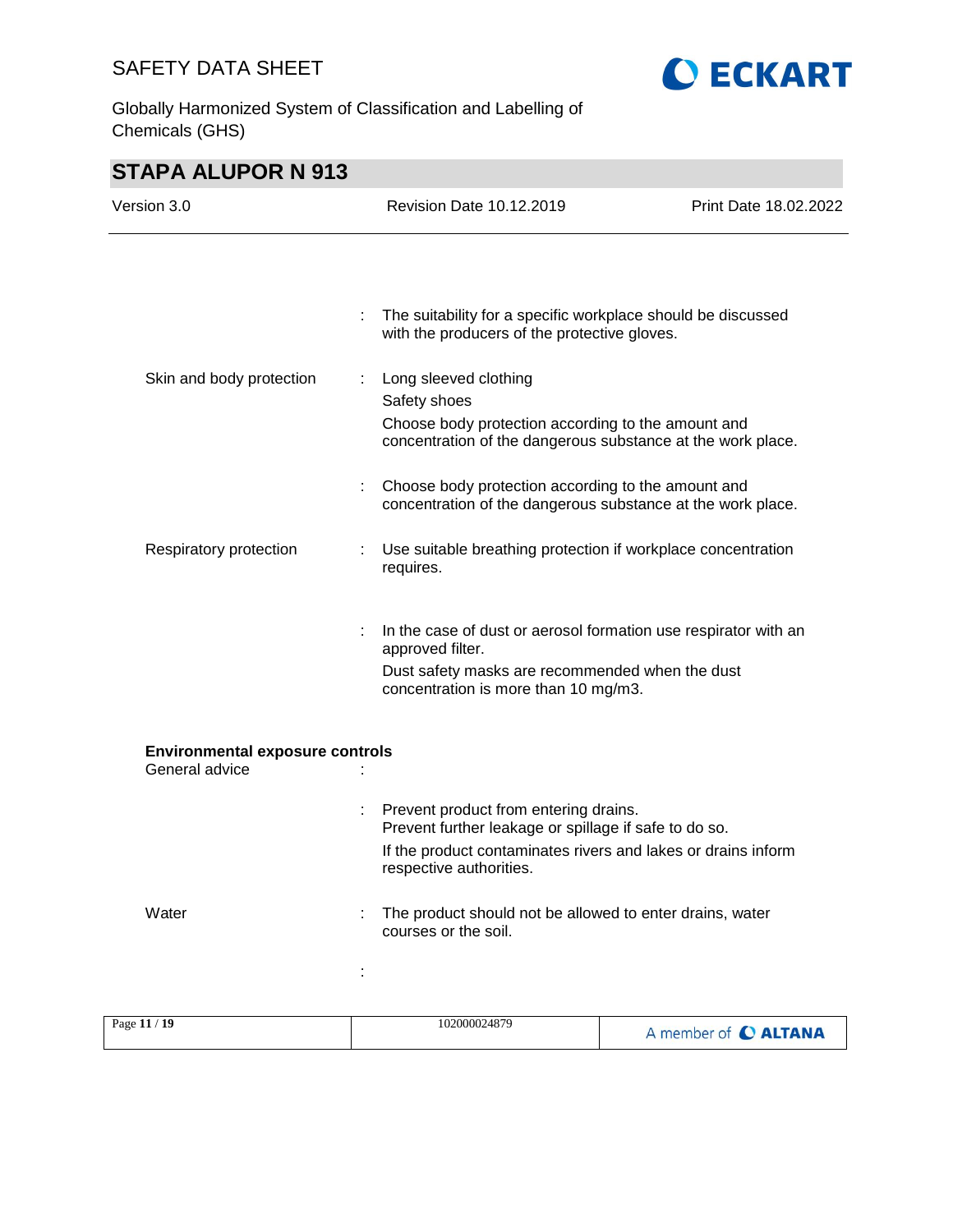Globally Harmonized System of Classification and Labelling of Chemicals (GHS)

# **STAPA ALUPOR N 913**

Version 3.0 Revision Date 10.12.2019 Print Date 18.02.2022

### **SECTION 9: Physical and chemical properties**

#### **9.1 Information on basic physical and chemical properties**

| Appearance                             | Pasty solid               |
|----------------------------------------|---------------------------|
| Colour                                 | silver                    |
| Odour                                  | characteristic            |
| pH                                     | No data available         |
| Freezing point                         | No data available         |
| Boiling point/boiling range            | No data available         |
| Flash point                            | No data available         |
| <b>Bulk density</b>                    | No data available         |
| Flammability (solid, gas)              | <b>Combustible Solids</b> |
|                                        |                           |
| Auto-flammability                      | not auto-flammable        |
| Auto-flammability                      | not auto-flammable        |
| Upper explosion limit                  | No data available         |
| Lower explosion limit                  | No data available         |
| Vapour pressure                        | No data available         |
| Density                                | No data available         |
| Solubility(ies)                        |                           |
| Water solubility                       | insoluble                 |
| Miscibility with water                 | immiscible                |
| Solubility in other solvents           | No data available         |
| Partition coefficient: n-octanol/water | No data available         |
| Ignition temperature                   | No data available         |

| Page 12 / 19<br>102000024879 | A member of C ALTANA |
|------------------------------|----------------------|
|------------------------------|----------------------|

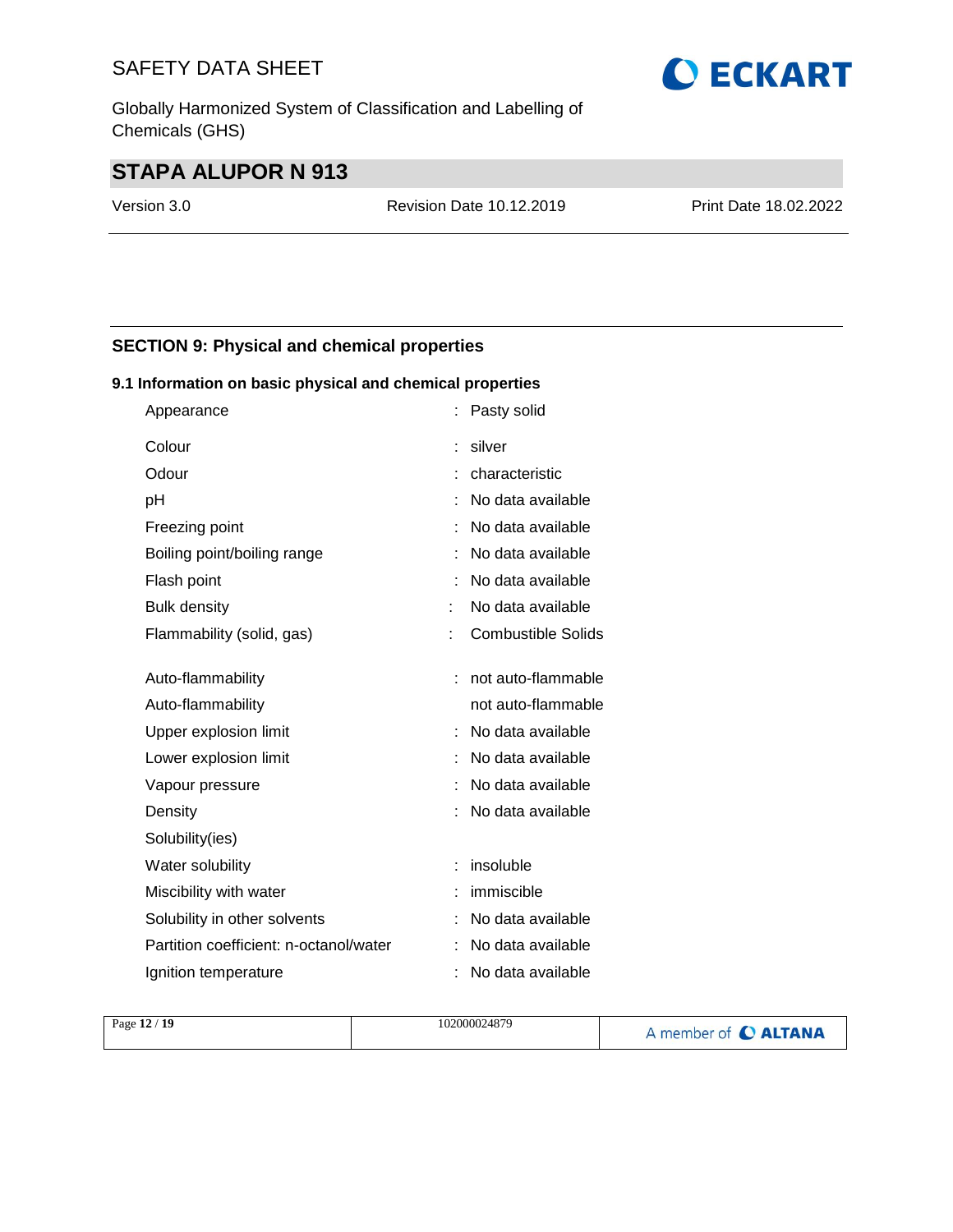Globally Harmonized System of Classification and Labelling of Chemicals (GHS)



# **STAPA ALUPOR N 913**

| Version 3.0 | Revision Date 10.12.2019 | Print Date 18.02.2022 |
|-------------|--------------------------|-----------------------|
|             |                          |                       |

| Thermal decomposition       | $:$ No data available |
|-----------------------------|-----------------------|
| Viscosity, dynamic          | $:$ No data available |
| Viscosity, kinematic        | $:$ No data available |
| Flow time                   | $:$ No data available |
| <b>Explosive properties</b> | : Not explosive       |

#### **9.2 Other information**

No data available

#### **SECTION 10: Stability and reactivity**

#### **10.1 Reactivity**

No decomposition if stored and applied as directed.

#### **10.2 Chemical stability**

No decomposition if stored and applied as directed.

#### **10.3 Possibility of hazardous reactions**

| Hazardous reactions      | : Reacts with alkalis, acids, halogenes and oxidizing agents.<br>Contact with acids and alkalis may release hydrogen.<br>Mixture reacts slowly with water resulting in evolution of<br>hydrogen.<br>Vapour/air-mixtures are explosive at intense warming.<br>Stable under recommended storage conditions. |
|--------------------------|-----------------------------------------------------------------------------------------------------------------------------------------------------------------------------------------------------------------------------------------------------------------------------------------------------------|
| 10.4 Conditions to avoid |                                                                                                                                                                                                                                                                                                           |
| Conditions to avoid      | $\therefore$ Do not allow to dry.                                                                                                                                                                                                                                                                         |
|                          | No data available                                                                                                                                                                                                                                                                                         |

#### **10.5 Incompatible materials**

| Materials to avoid | Acids        |                      |
|--------------------|--------------|----------------------|
| Page 13 / 19       | 102000024879 | A member of C ALTANA |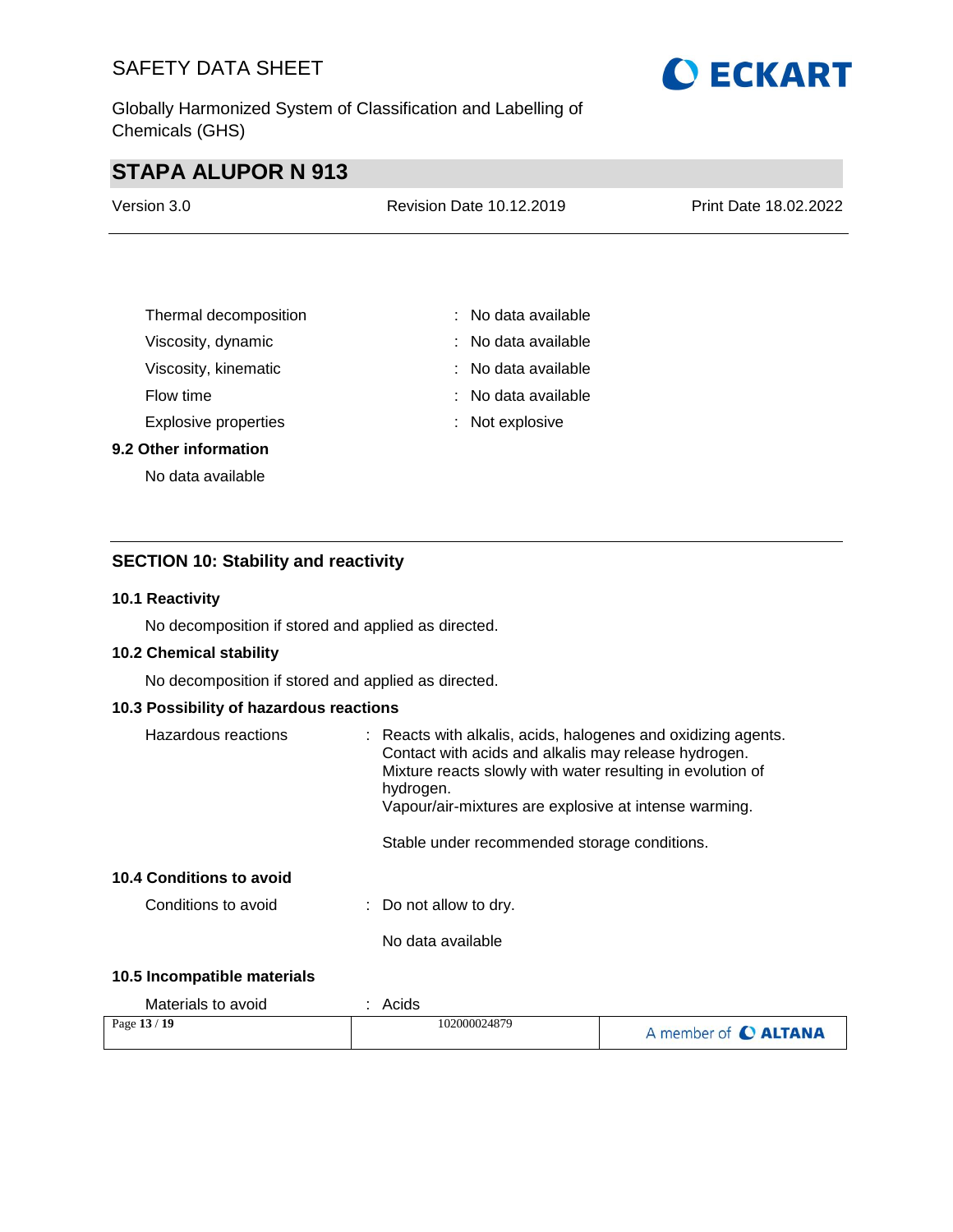Globally Harmonized System of Classification and Labelling of Chemicals (GHS)



# **STAPA ALUPOR N 913**

| Version 3.0                           | Revision Date 10.12.2019                                         | Print Date 18.02.2022 |
|---------------------------------------|------------------------------------------------------------------|-----------------------|
|                                       |                                                                  |                       |
|                                       |                                                                  |                       |
|                                       | <b>Bases</b><br>Oxidizing agents<br>Highly halogenated compounds |                       |
| 10.6 Hazardous decomposition products |                                                                  |                       |

| Hazardous decomposition<br>products | : No data available |
|-------------------------------------|---------------------|
| Other information                   | : No data available |

#### **SECTION 11: Toxicological information**

#### **11.1 Information on toxicological effects**

#### **Acute toxicity**

#### **Components:**

| 2,2'-oxybisethanol:<br>Acute oral toxicity | : LD50 Humans: 1 120 mg/kg                |
|--------------------------------------------|-------------------------------------------|
| Acute inhalation toxicity                  | : Rat: $> 4.6$ mg/l<br>Exposure time: 4 h |
| Acute dermal toxicity                      | : LD50 Rabbit: 13 300 mg/kg               |

#### **dodecylbenzenesulphonic acid, compound with isopropylamine (1:1) :** Acute oral toxicity : LD50 Rat: > 2 000 mg/kg

#### **Skin corrosion/irritation**

| Page 14 / 19 | 102000024879 | A member of C ALTANA |
|--------------|--------------|----------------------|
|--------------|--------------|----------------------|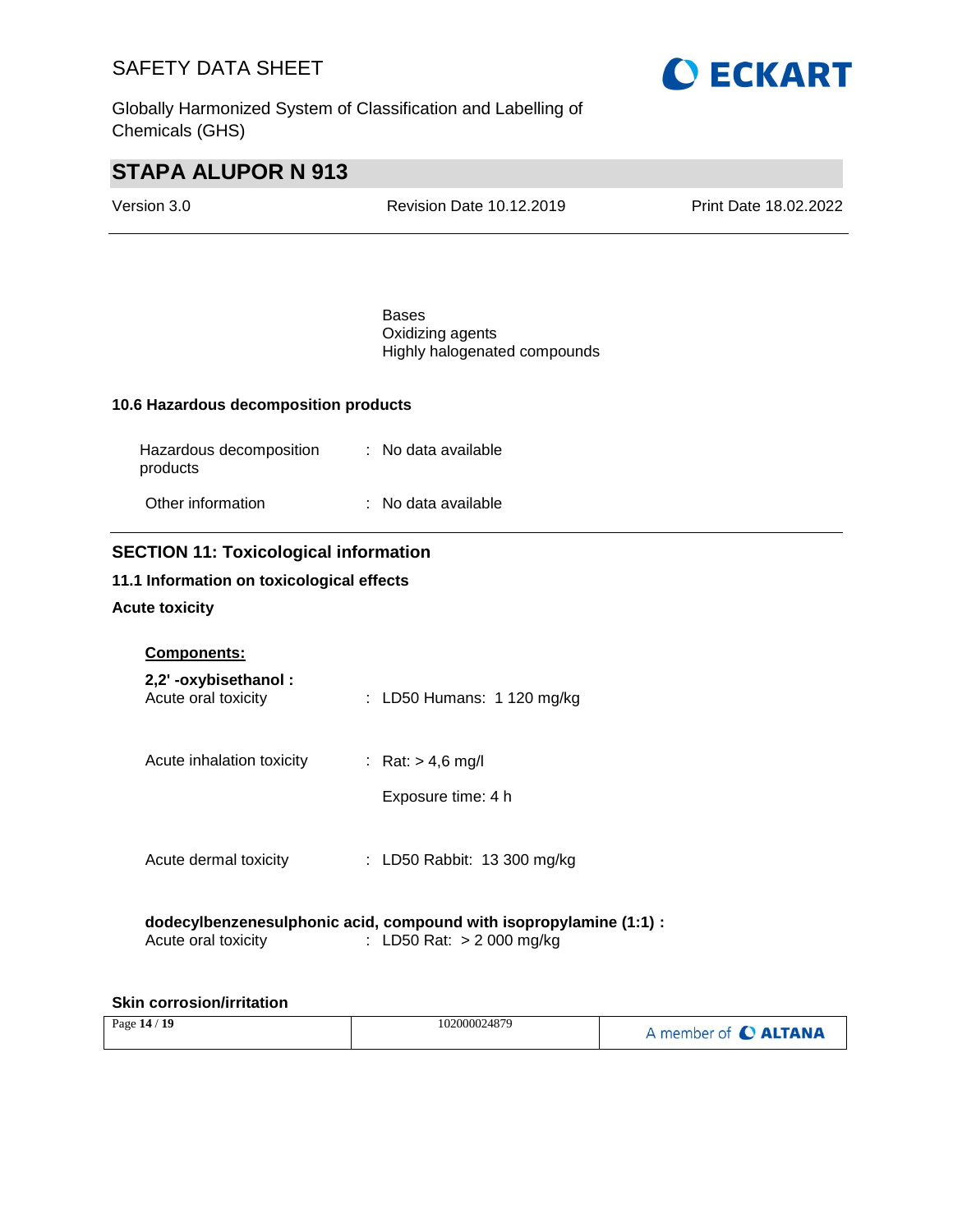Globally Harmonized System of Classification and Labelling of Chemicals (GHS)

# **O ECKART**

# **STAPA ALUPOR N 913**

Version 3.0 Revision Date 10.12.2019 Print Date 18.02.2022

#### **Product**

May cause skin irritation and/or dermatitis.

#### **Serious eye damage/eye irritation**

#### **Product**

Product dust may be irritating to eyes, skin and respiratory system.

#### **Respiratory or skin sensitisation**

No data available

#### **Carcinogenicity**

No data available

#### **Toxicity to reproduction/fertility**

No data available

#### **Reprod.Tox./Development/Teratogenicity**

No data available

#### **STOT - single exposure**

No data available

#### **STOT - repeated exposure**

No data available

#### **Aspiration toxicity**

No data available

| 19<br>Page 15 / | 102000024879 | A member of C ALTANA |
|-----------------|--------------|----------------------|
|-----------------|--------------|----------------------|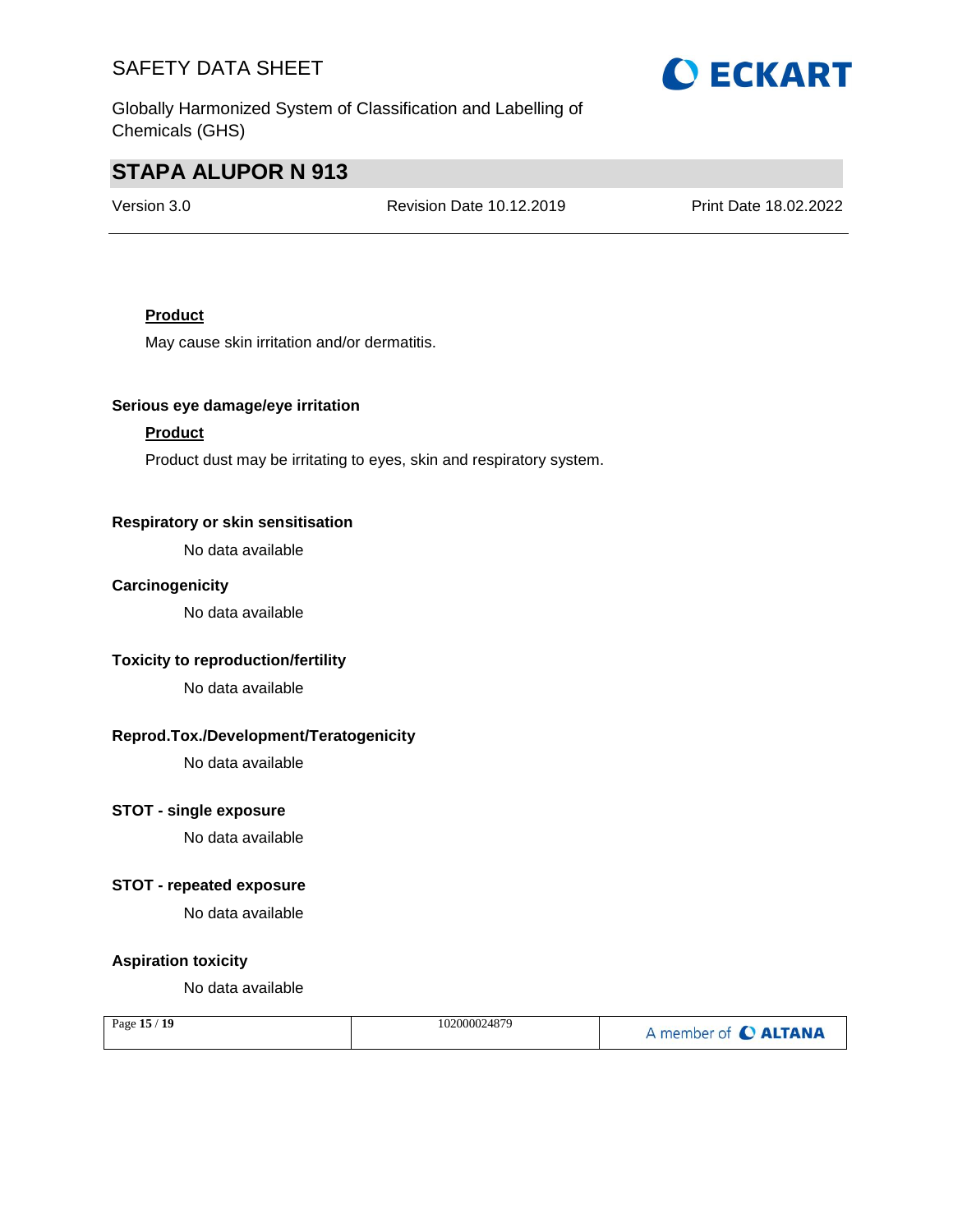

Globally Harmonized System of Classification and Labelling of Chemicals (GHS)

# **STAPA ALUPOR N 913**

Version 3.0 Revision Date 10.12.2019 Print Date 18.02.2022

#### **Further information**

**Product**

No data available

#### **SECTION 12: Ecological information**

#### **12.1 Toxicity**

#### **Components:**

**Phosphoric acid, mono- and bis(C16-20-branched and linear alkyl) esters (97468-33-2) : Ecotoxicology Assessment**

Long-term (chronic) aquatic hazard : May cause long lasting harmful effects to aquatic life.

#### **12.2 Persistence and degradability**

No data available

#### **12.3 Bioaccumulative potential**

No data available

#### **12.4 Mobility in soil**

No data available

#### **12.5 Results of PBT and vPvB assessment**

No data available

#### **12.6 Other adverse effects**

| Page 16 / 19 | 102000024879 | A member of C ALTANA |
|--------------|--------------|----------------------|
|--------------|--------------|----------------------|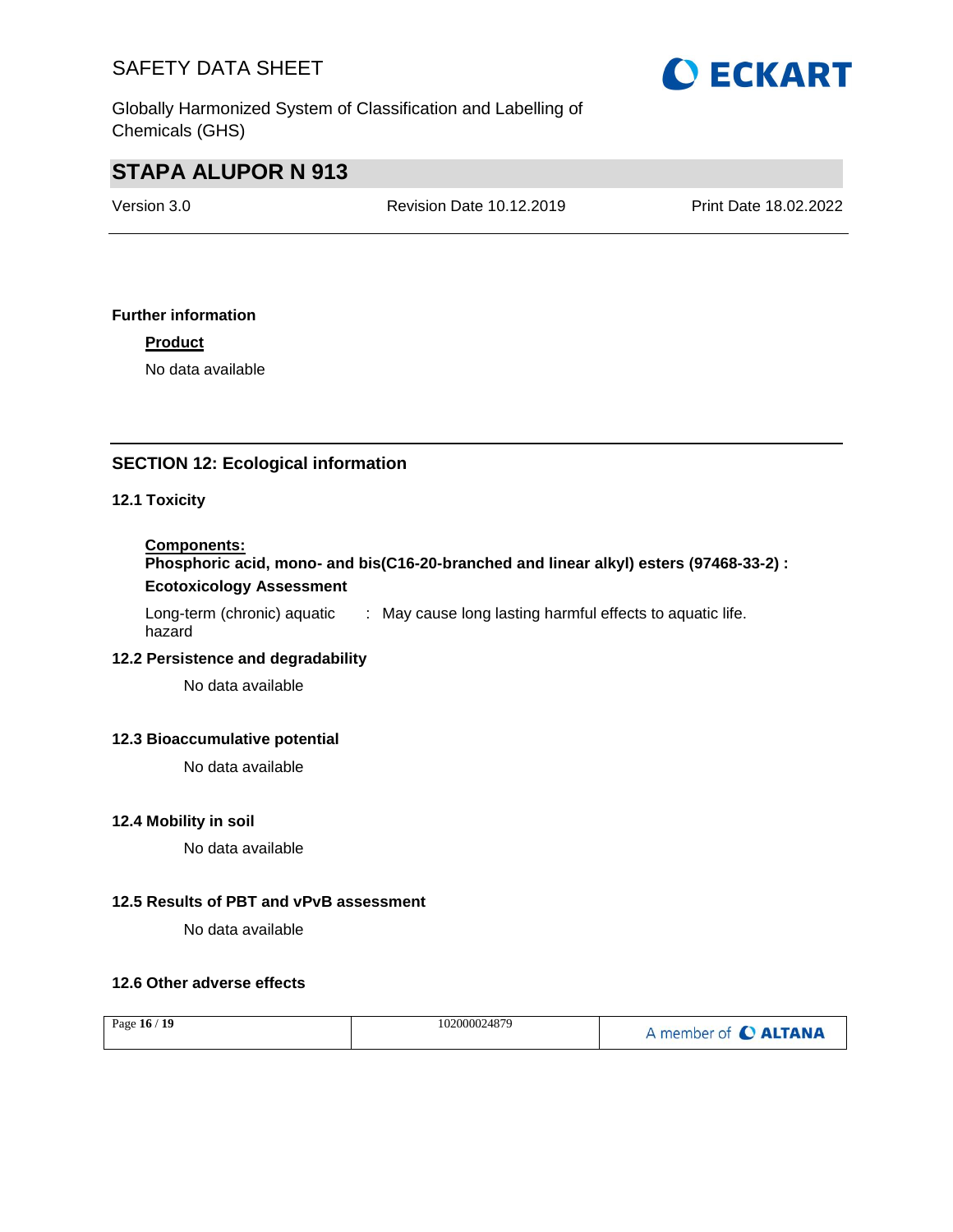**O ECKART** 

Globally Harmonized System of Classification and Labelling of Chemicals (GHS)

# **STAPA ALUPOR N 913**

| Version 3.0 | <b>Revision Date 10.12.2019</b> | <b>Print Date 18.02.2022</b> |
|-------------|---------------------------------|------------------------------|
|             |                                 |                              |

#### **Product:**

Additional ecological information

: No data available

#### **SECTION 13: Disposal considerations**

#### **13.1 Waste treatment methods**

| Product                | : Do not dispose of waste into sewer.<br>Do not contaminate ponds, waterways or ditches with<br>chemical or used container.<br>Send to a licensed waste management company.<br>In accordance with local and national regulations. |
|------------------------|-----------------------------------------------------------------------------------------------------------------------------------------------------------------------------------------------------------------------------------|
| Contaminated packaging | : Empty remaining contents.<br>Dispose of as unused product.<br>Do not re-use empty containers.<br>In accordance with local and national regulations.                                                                             |

### **SECTION 14: Transport information**

- **14.1 UN number**
- **14.2 Proper shipping name**
- **14.3 Transport hazard class**
- **14.4 Packing group**
- **14.5 Environmental hazards**

#### **14.6 Special precautions for user**

| Page 17 / 19 | 102000024879 | A member of C ALTANA |
|--------------|--------------|----------------------|
|              |              |                      |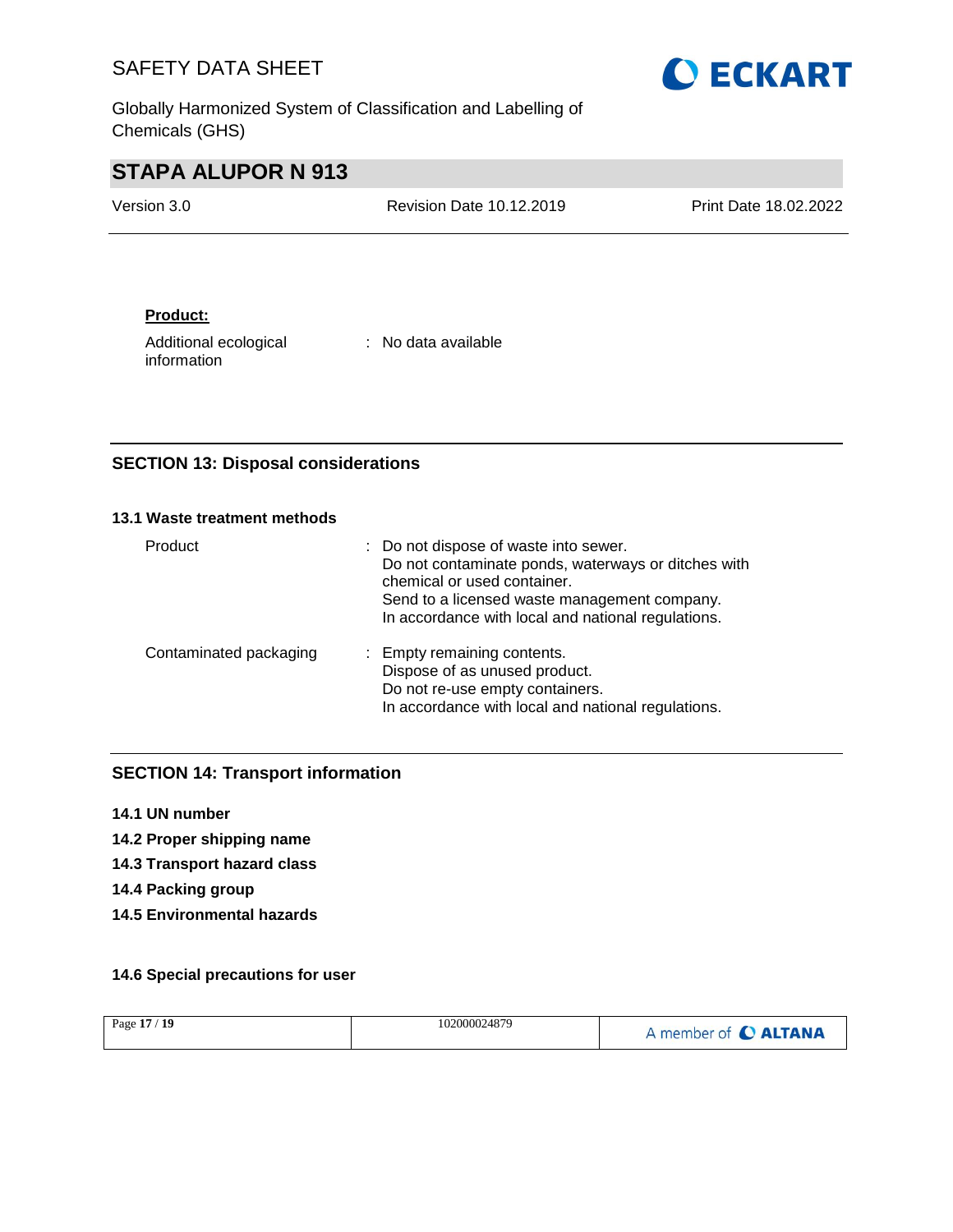Globally Harmonized System of Classification and Labelling of Chemicals (GHS)



# **STAPA ALUPOR N 913**

Version 3.0 Revision Date 10.12.2019 Print Date 18.02.2022

Not classified as dangerous in the meaning of transport regulations.

#### **14.7 Transport in bulk according to Annex II of MARPOL 73/78 and the IBC Code**

No data available

#### **SECTION 15: Regulatory information**

#### **15.1 Safety, health and environmental regulations/legislation specific for the substance or mixture**

| REACH - Candidate List of Substances of Very High<br>Concern for Authorisation (Article 59). | $:$ Not applicable |
|----------------------------------------------------------------------------------------------|--------------------|
| Regulation (EC) No 1005/2009 on substances that<br>deplete the ozone layer                   | $:$ Not applicable |
| Regulation (EC) No 850/2004 on persistent organic<br>pollutants                              | $:$ Not applicable |

#### **15.2 Chemical safety assessment**

No data available

#### **SECTION 16: Other information**

#### **Full text of H-Statements**

| H <sub>228</sub> | : Flammable solid.                     |
|------------------|----------------------------------------|
| H <sub>302</sub> | : Harmful if swallowed.                |
| H <sub>303</sub> | : May be harmful if swallowed.         |
| H <sub>315</sub> | : Causes skin irritation.              |
| H <sub>316</sub> | : Causes mild skin irritation.         |
| H317             | : May cause an allergic skin reaction. |
| $-10/10$         | 102000024970                           |

| Page 18 / 19 | 102000024879 | A member of C ALTANA |
|--------------|--------------|----------------------|
|--------------|--------------|----------------------|